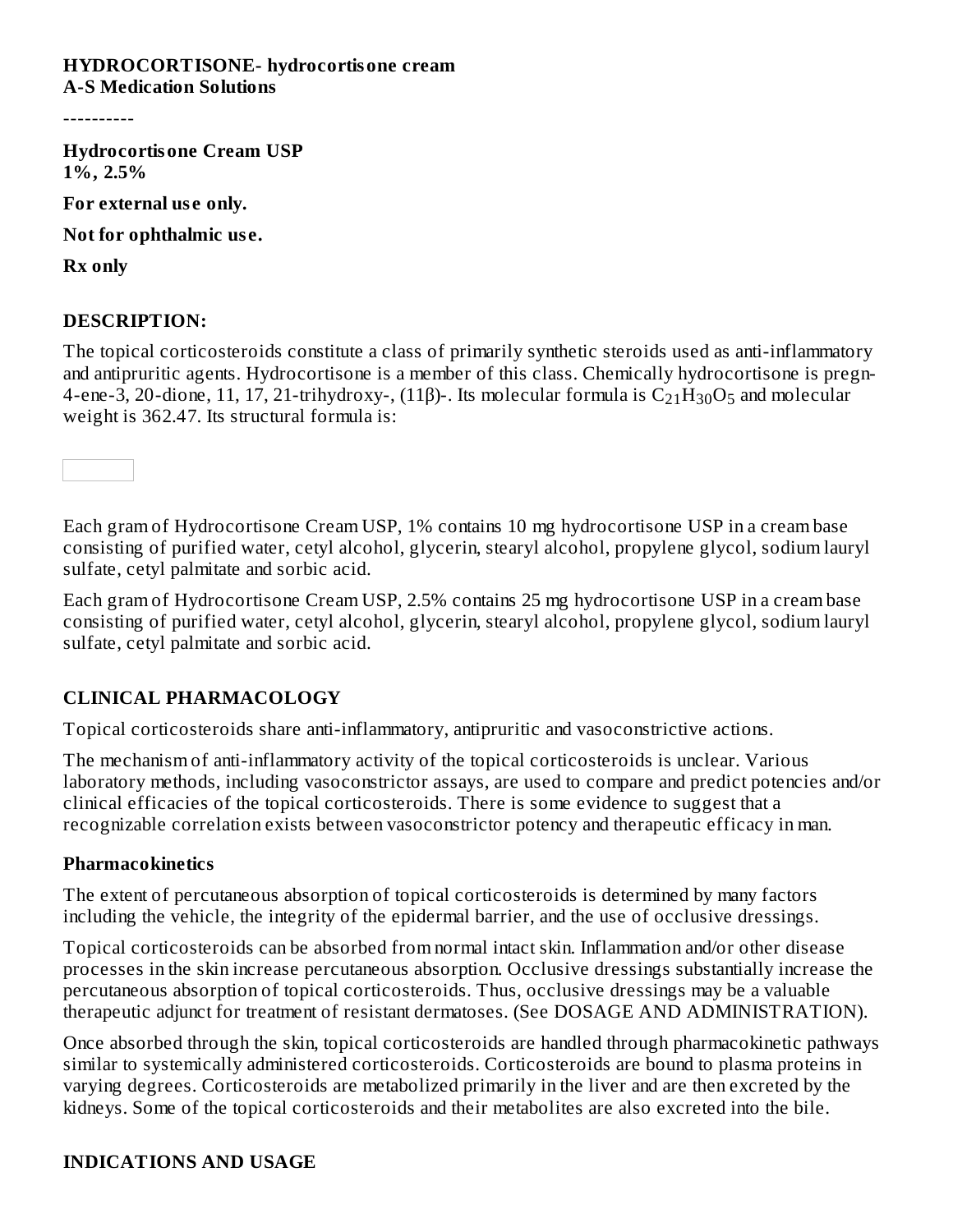Topical corticosteroids are indicated for the relief of the inflammatory and pruritic manifestations of corticosteroid-responsive dermatoses.

# **CONTRAINDICATIONS**

Topical corticosteroids are contraindicated in those patients with a history of hypersensitivity to any of the components of the preparation.

## **PRECAUTIONS**

## **General**

Systemic absorption of topical corticosteroids has produced reversible hypothalamic-pituitary-adrenal (HPA) axis suppression, manifestations of Cushing's syndrome, hyperglycemia, and glucosuria in some patients.

Conditions which augment systemic absorption include the application of the more potent steroids, use over large surface areas, prolonged use, and the addition of occlusive dressings.

Therefore, patients receiving a large dose of a potent topical steroid applied to a large surface area or under an occlusive dressing should be evaluated periodically for evidence of HPA axis suppression by using the urinary free cortisol and ACTH stimulation tests. If HPA axis suppression is noted, an attempt should be made to withdraw the drug, to reduce the frequency of application, or to substitute a less potent steroid.

Recovery of HPA axis function is generally prompt and complete upon discontinuation of the drug. Infrequently, signs and symptoms of steroid withdrawal may occur, requiring supplemental systemic corticosteroids.

Children may absorb proportionally larger amounts of topical corticosteroids and thus be more susceptible to systemic toxicity (See PRECAUTIONS-Pediatric Use).

If irritation develops, topical corticosteroids should be discontinued and appropriate therapy instituted.

In the presence of dermatological infections, the use of an appropriate antifungal or antibacterial agent should be instituted. If a favorable response does not occur promptly, the corticosteroid should be discontinued until the infection has been adequately controlled.

## **Information for the Patient**

Patients using topical corticosteroids should receive the following information and instructions:

- 1. This medication is to be used as directed by the physician. It is for external use only. Avoid contact with the eyes.
- 2. Patients should be advised not to use this medication for any disorder other than for which it was prescribed.
- 3. The treated skin area should not be bandaged or otherwise covered or wrapped as to be occlusive unless directed by the physician.
- 4. Patients should report any signs of local adverse reactions especially under occlusive dressing.
- 5. Parents of pediatric patients should be advised not to use tight-fitting diapers or plastic pants on a child being treated in the diaper area, as these garments may constitute occlusive dressings.

# **Laboratory Tests**

The following tests may be helpful in evaluating the HPA axis suppression: Urinary free cortisol test; ACTH stimulation test.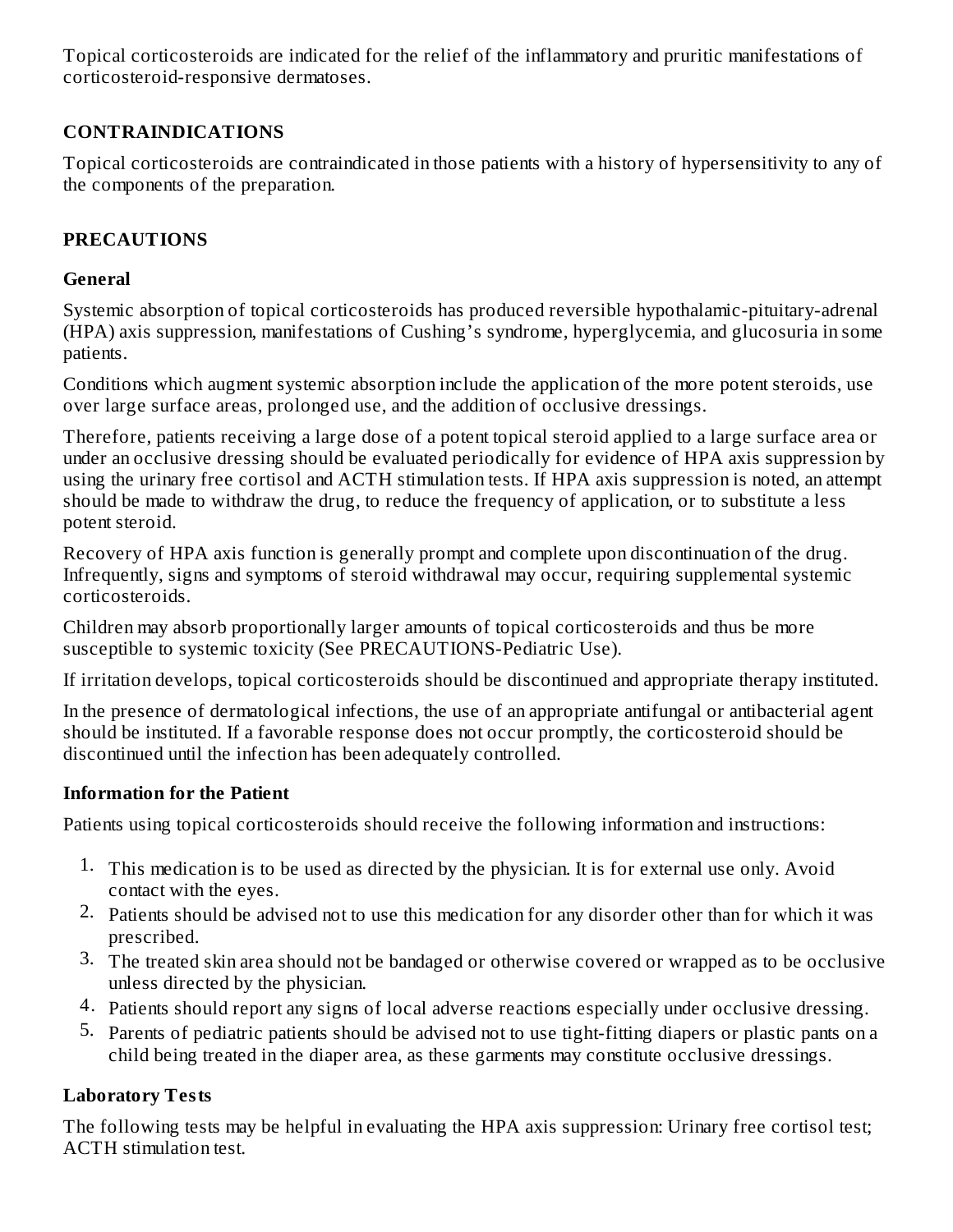### **Carcinogenesis, Mutagenesis, and Impairment of Fertility**

Long-term animal studies have not been performed to evaluate the carcinogenic potential or the effect on fertility of topical corticosteroids.

Studies to determine mutagenicity with prednisolone and hydrocortisone have revealed negative results.

### **Pregnancy: Teratogenic effects -** *Pregnancy Category C*

Corticosteroids are generally teratogenic in laboratory animals when administered systemically at relatively low dosage levels. The more potent corticosteroids have been shown to be teratogenic after dermal application in laboratory animals. There are no adequate and well-controlled studies in pregnant women on teratogenic effects from topically applied corticosteroids. Therefore, topical corticosteroids should be used during pregnancy only if the potential benefit justifies the potential risk to the fetus. Drugs of this class should not be used extensively on pregnant patients, in large amounts, or for prolonged periods of time.

## **Nursing Mothers**

It is not known whether topical administration of corticosteroids could result in sufficient systemic absorption to produce detectable quantities in breast milk. Systemically administered corticosteroids are secreted into breast milk in quantities not likely to have a deleterious effect on the infant. Nevertheless, caution should be exercised when topical corticosteroids are administered to a nursing woman.

## **Pediatric Us e**

#### **Pediatric patients may demonstrate greater sus ceptibility to topical corticosteroid-induced HPA axis suppression and Cushing's syndrome than mature patients becaus e of a larger skin surface area to body weight ratio.**

Hypothalamic-pituitary-adrenal (HPA) axis suppression, Cushing's syndrome, and intracranial hypertension have been reported in pediatric patients receiving topical corticosteroids. Manifestations of adrenal suppression in pediatric patients include linear growth retardation, delayed weight gain, low plasma cortisol levels, and absence of response to ACTH stimulation. Manifestations of intracranial hypertension include bulging fontanelles, headaches, and bilateral papilledema.

Administration of topical corticosteroids to pediatric patients should be limited to the least amount compatible with an effective therapeutic regimen. Chronic corticosteroid therapy may interfere with the growth and development of pediatric patients.

## **ADVERSE REACTIONS**

The following local adverse reactions are reported infrequently with topical corticosteroids, but may occur more frequently with the use of occlusive dressings. These reactions are listed in an approximate decreasing order of occurrence: burning, itching, irritation, dryness, folliculitis, hypertrichosis, acneiform eruptions, hypopigmentation, perioral dermatitis, allergic contact dermatitis, maceration of the skin, secondary infection, skin atrophy, striae, and miliaria.

### **To report SUSPECTED ADVERSE REACTIONS, contact ANI Pharmaceuticals, Inc. at 1-800- 308-6755 or FDA at 1-800-FDA-1088 or www.fda.gov/medwatch.**

# **OVERDOSAGE**

Topically applied corticosteroids can be absorbed in sufficient amounts to produce systems effects (See PRECAUTIONS).

## **DOSAGE AND ADMINISTRATION**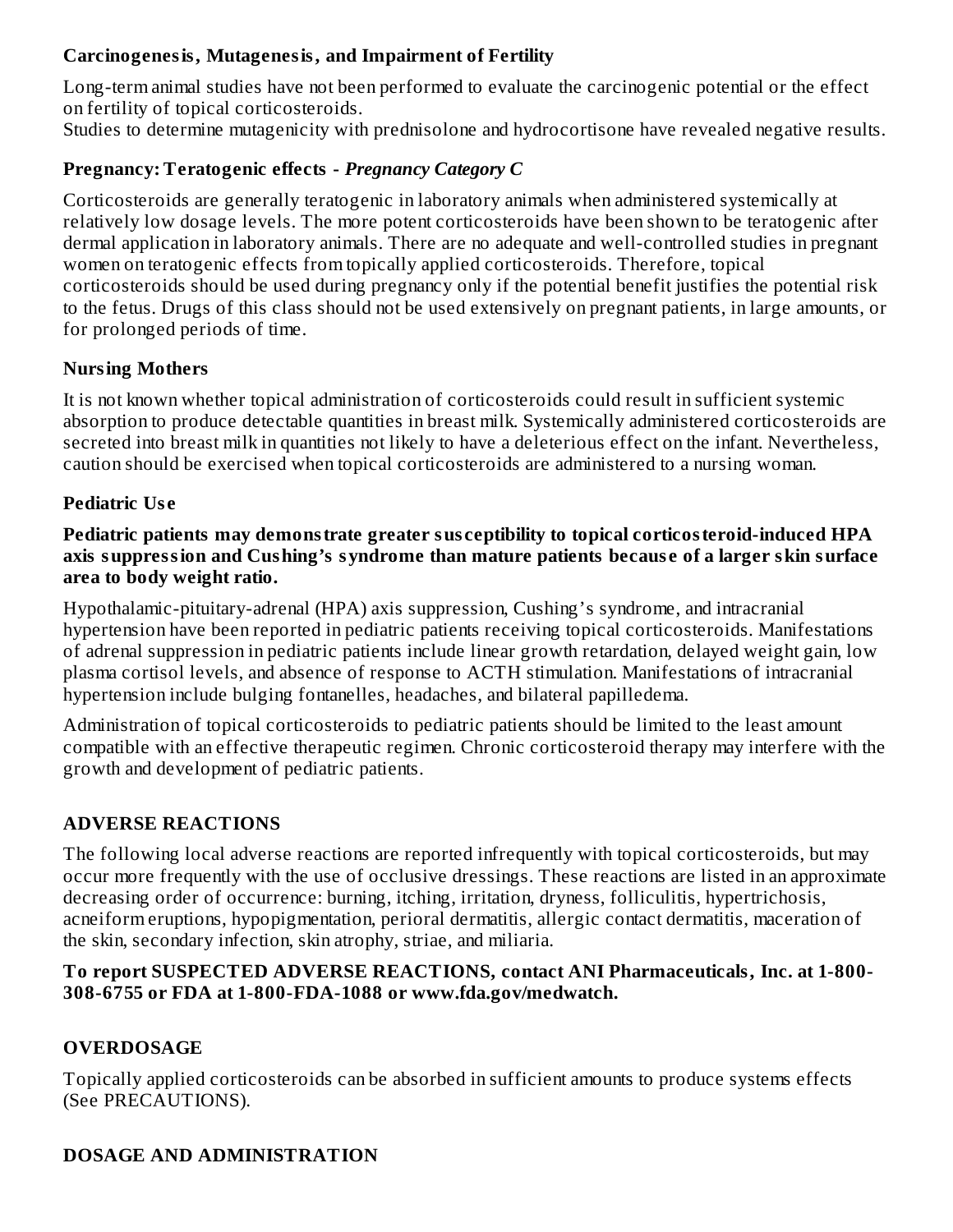Apply to the affected area as a thin film from two to four times daily depending on the severity of the condition.

Occlusive dressings may be used for the management of psoriasis or recalcitrant conditions. If an infection develops, the use of occlusive dressings should be discontinued and appropriate antimicrobial therapy instituted.

### **PACKAGING AND STORAGE**

Store at 20° to 25°C (68° to 77°F) [see USP Controlled Room Temperature].

#### **HOW SUPPLIED**

Product: 50090-2452

NDC: 50090-2452-0 30 g in a TUBE / 1 in a CARTON

#### **Hydrocortisone**

|                 | C 50<br>ledic.<br>Product No                                            | 090-2452-0<br>Solut       | $4329 - 0$ |  |
|-----------------|-------------------------------------------------------------------------|---------------------------|------------|--|
| ŒΤ<br>2.5%      | HYDROCORTISONE CREAM                                                    |                           |            |  |
|                 | <b>EACH GRAM CONTAINS</b><br><b>DROCORTISONE LIS</b><br>IN A CREAM BASE |                           |            |  |
|                 | STORE AT 68-77 DEGREES F                                                |                           |            |  |
| <b>30 GRAMS</b> |                                                                         |                           |            |  |
|                 |                                                                         | hatheada<br>0350090245202 |            |  |
|                 |                                                                         | an Salutions              |            |  |

| <b>HYDROCORTISONE</b>                                                    |                         |                                                  |                          |                  |
|--------------------------------------------------------------------------|-------------------------|--------------------------------------------------|--------------------------|------------------|
| hydrocortisone cream                                                     |                         |                                                  |                          |                  |
|                                                                          |                         |                                                  |                          |                  |
| <b>Product Information</b>                                               |                         |                                                  |                          |                  |
| Product Type                                                             | HUMAN PRESCRIPTION DRUG | Item Code (Source) NDC:50090-2452(NDC:62559-431) |                          |                  |
| <b>Route of Administration</b>                                           | <b>TOPICAL</b>          |                                                  |                          |                  |
|                                                                          |                         |                                                  |                          |                  |
| <b>Active Ingredient/Active Moiety</b>                                   |                         |                                                  |                          |                  |
|                                                                          | <b>Ingredient Name</b>  |                                                  | <b>Basis of Strength</b> | Strength         |
| HYDRO CORTISONE (UNII: WI4X0 X7BPJ) (HYDROCORTISONE - UNII: WI4X0 X7BPJ) |                         |                                                  | <b>HYDROCORTISONE</b>    | $25$ mg in $1$ g |
|                                                                          |                         |                                                  |                          |                  |
| <b>Inactive Ingredients</b>                                              |                         |                                                  |                          |                  |
|                                                                          | <b>Ingredient Name</b>  |                                                  |                          | Strength         |
| Water (UNII: 059QF0KO0R)                                                 |                         |                                                  |                          |                  |